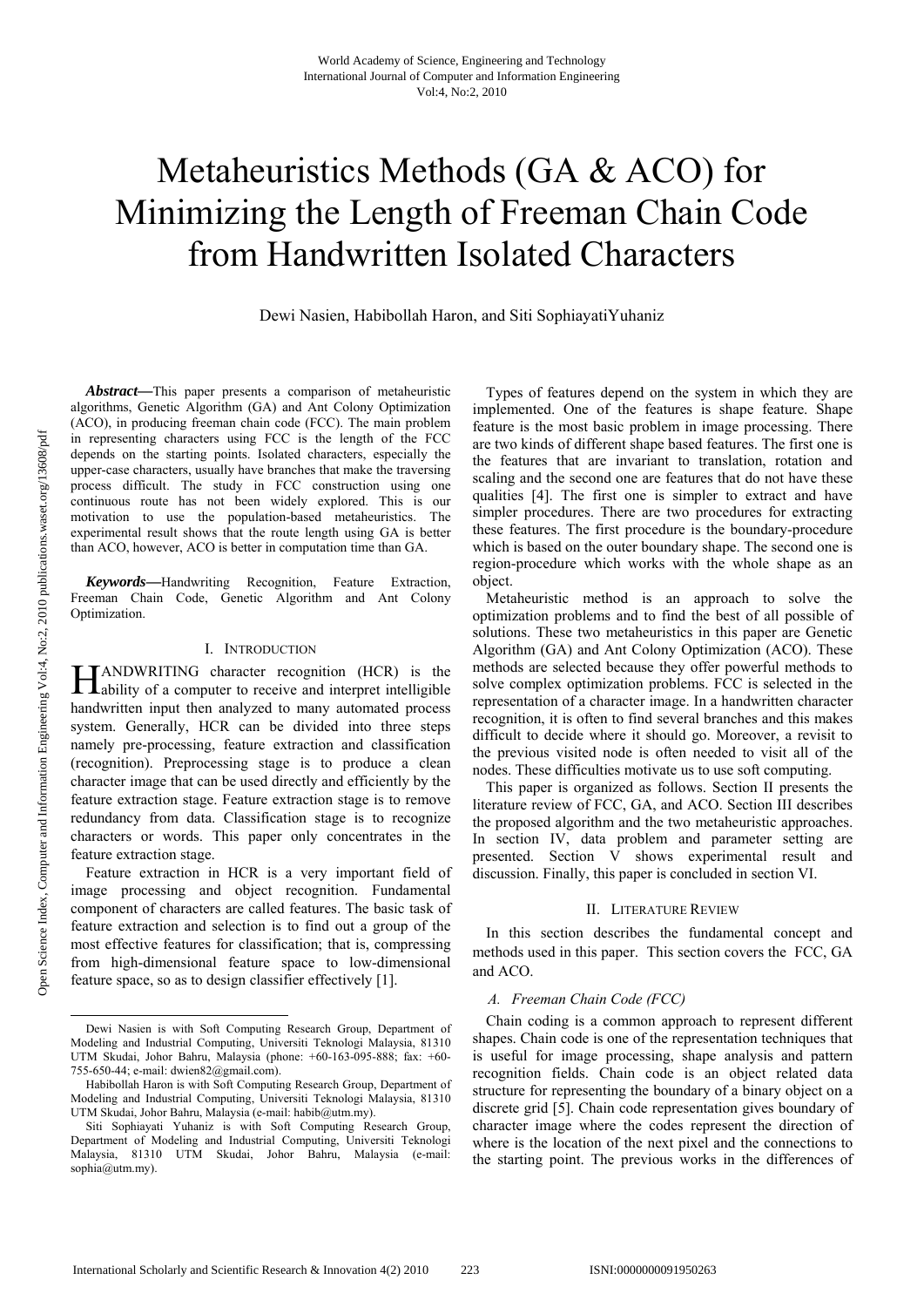encoding and chain code representations are greatly discussed in [6,7,8].

The first approach of chain code was introduced by Freeman in 1961 that is known as freeman chain code (FCC) [9]. Freeman (1974), states in general, a coding scheme for line structure must satisfy three objectives [10]:

- it must faithfully preserve the information of interest
- it must permit compact storage and convenient for display
- it must facilitate any required processing

There are two directions of chain code, namely 4 neighborhood and 8-neighborhood. This paper utilized 8 neighbourhood in extraction of characters as shown in Fig. 1 (b). As in many papers usually the researchers start from zero until seven in 8-neighbourhood. This paper will start from one until eight because is easy to distinguish the direction or non direction (value is zero) of chain code. The numbers between one to eight in the chain code represent position and different shapes of directions according to the 8-neighbourhood.



Fig. 1 Freeman chain codes : (a) 4-neighborhood and (b) 8 neighborhood

## *B. Genetic Algorithm (GA)*

 Evolutionary computation (EC) is an umbrella term which covers genetic algorithms, evolution strategy and genetic programming and all of these techniques use process selection, mutation and reproduction to simulate evolution. Charles Darwin is the first person to introduce the theory of evolution in 1858. The purpose of EC is to improve the ability of an organism or system to survive in changing environment. This paper only describes the processes that are involved in GA.

 In the early 1970s John Holland, one of the founder of evolutionary computation, introduced the concept of genetic algorithms [11]. GAs are a class of stochastic search based on biological evolution. A GA begins with a population (typically random) chromosomes and represented by binary of ones and zeros or decimal points. To measure the chromosomes performance (measure fitness), an evaluation function is used. Evolution fitness can be viewed as a measure of the organisms' ability to anticipate changes in their environment, ability to survive and reproduce in a specific environment. A set of chromosomes is called population. A population consists of three major fundamental operation which are, reproduction, cross over and mutation. First, reproduction is to replace population with good strings that have high fitness value. Second, cross over is to produce new chromosomes by combining the various pairs of chromosomes in the population. Finally, mutation is to flip a randomly selected gene in a chromosome. All these aspects of operations will establish one generation. The termination of GA process is occurred after a specified number of generation and the best chromosomes in the population are found. If no satisfactory

solution is found then GA process is repeated.

# *C. Ant Colony Optimization (ACO)*

Swarm intelligence (SI) algorithms are based from the inspiration of the social behaviors of insects and other animals. There are two popular types of SI methods in computational intelligences: Ant colony optimization (ACO) and Particle swarm optimization (PSO). ACO utilizes the foraging behavior of ants to solve combinatorial optimization problems [12]. PSO is a population-based stochastic optimization technique that was developed by Kennedy and Eberhart in 1995 and is inspired by the social behavior of bird flocking or fish schooling [13]. ACO is used in our proposed algorithms.

ACO has been formalized into a metaheuristic for combinatorial optimization problems by Dorigo and coworkers [13,14]. Metaheuristics is a set of algorithmic concepts that can be used to define heuristic methods applicable to a wide set of different problems [15]. Tabu search, simulated annealing, ACO and EC are an examples of metaheuristics.

ACO is an algorithm inspired by foraging behavior of some ant species. These ants explore the area surrounding their nest in a random manner and find a food source. After that, they evaluate the quantity and quality of the food and back to the nest. These ants secrete a substance, called pheromone, and use its trails as medium of communicating information [16]. The other ants have the probability to enhance further deposition of pheromone that move on with path. Indirect communication between the ants via pheromone trails enables them to find shortest path between their nest and food sources [17]. This cooperative behavior of ants inspires the new computational paradigm for optimizing real life systems, which is suited for solving large scale problems [18].

The ACO consists of three major fundamental concepts which are constructing ant solutions, applying local search and updating pheromones. After initialization, a number of solutions are constructed by the ants, then, these solutions are then improved through a local search and finally the pheromone is updated.

#### III. PROPOSED ALGORITHM

Thinned binary image (TBI) of pre-processing stage is used in the FE for extracting the character recognition. The TBI has the size of 50x50 pixels. The resulting TBI is shown in Fig. 2, for upper-case 'B' character. This paper proposes to use genetic algorithm (GA) and ant colony optimization (ACO) for minimizing the length of chain code.

The main problem in representation characters using FCC is the length of the FCC depends on the starting point, the branching node and the revisited walk. To solve these problems, population-based metaheuristics are used to generate the FCC which has the ability to produce FCC correctly in representing the characters and in the same way, for the classification stage must correctly represent and distinguish each characters.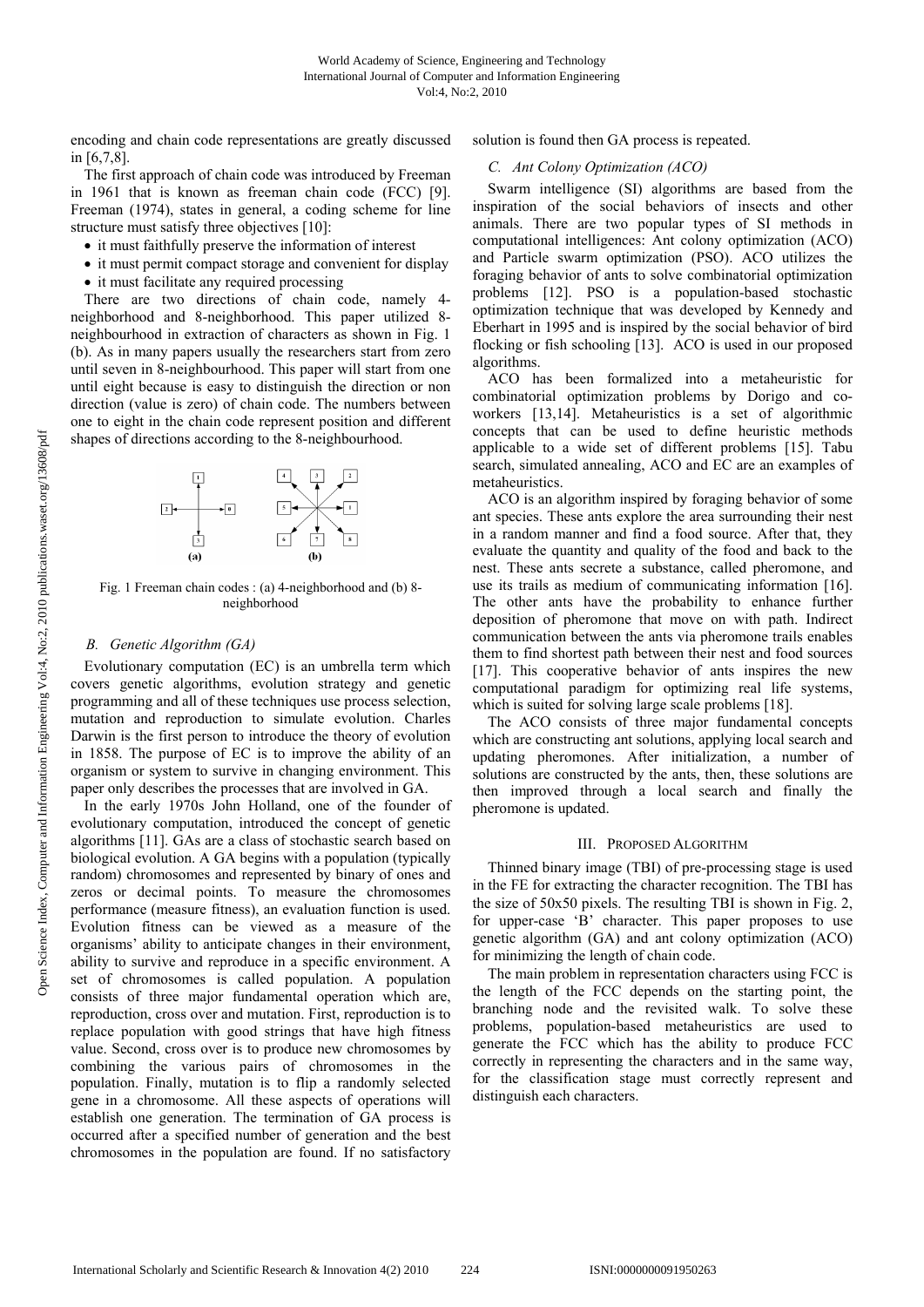#### World Academy of Science, Engineering and Technology International Journal of Computer and Information Engineering Vol:4, No:2, 2010



Fig. 2 TBI of uppercase 'B' character

#### A. Solution Representation

Based on our problem, there are three solutions in representing a character: (1) character transformation into graph,  $(2)$  graph is a solution representation and  $(3)$ population-based metaheuristics approach to minimize the FCC length.

The solution of representation is presented by directed graph (digraph). A generation of FCC from a binary character can be modeled as a route of a graph problem. The complete graph based on the Fig. 2 can be seen in Fig. 3.



Fig. 3 Character transformation of fig. 2 into a graph

Table I provides all the edges in directed graph with theirs lengths. The lengths are obtained from the total number of nodes between two vertices.

The proposed metaheuristics use a sequence of edges to represent the FCC solutions. The edge is used as the solution representation. An edge is derived and ended from the same node. Two different edges can be derived from the same node or can also ended in another same node too. Thus, one edge can visited twice and as a result the solution representation can have a complete tour since a revisit to the previous visited nodes is often needed. Fig. 4 shows an example of the solution representation based on Fig. 2.

| <b>TABLE I</b>                               |                     |    |                          |    |              |                |      |                |                     |    |                    |                |
|----------------------------------------------|---------------------|----|--------------------------|----|--------------|----------------|------|----------------|---------------------|----|--------------------|----------------|
| EDGES AND THEIR LENGTH GENERATED FROM FIG. 3 |                     |    |                          |    |              |                |      |                |                     |    |                    |                |
| Edge                                         | <b>Start Vertex</b> |    | <b>End Vertex</b>        |    | Length       |                | Edge |                | <b>Start Vertex</b> |    | <b>End Vertex</b>  | Length         |
| $\mathbf{1}$                                 | 1                   |    | $\overline{c}$           |    | 5            |                | 17   |                | 6                   |    | $\overline{7}$     | $\bf{0}$       |
| $\overline{2}$                               | $\overline{c}$      |    | 1                        |    | 5            |                | 18   |                | 7                   |    | 6                  | 15             |
| 3                                            | $\overline{c}$      |    | 3                        |    | $\Omega$     |                | 19   |                | 7                   |    | $\mathbf{\hat{x}}$ | 15             |
| $\overline{4}$                               | 3                   |    | $\overline{c}$           |    | $\theta$     |                | 20   |                | 8                   |    | $\overline{7}$     | 23             |
| 5                                            | $\overline{c}$      |    | $\varsigma$              |    | $\theta$     |                | 21   |                | 8                   |    | 10                 | 23             |
| 6                                            | 5                   |    | $\overline{\mathcal{L}}$ |    | $\theta$     |                | 22   |                | 10                  |    | 8                  | $\bf{0}$       |
| $\overline{7}$                               | 3                   |    | $\overline{4}$           |    | $\Omega$     |                | 23   |                | 8                   |    | 11                 | $\Omega$       |
| 8                                            | $\overline{4}$      |    | $\ddot{\mathbf{3}}$      |    | $\Omega$     |                | 24   |                | 11                  |    | $\mathbf{\hat{z}}$ | $\bf{0}$       |
| $\mathbf{Q}$                                 | $\ddot{\mathbf{3}}$ |    | 12.                      |    | 10           |                | 25   |                | 10                  |    | $\mathbf{Q}$       | $\overline{c}$ |
| 10                                           | 12                  |    | 3                        |    | 10           |                | 26   |                | $\mathbf{Q}$        |    | 10                 | $\overline{c}$ |
| 11                                           | $\overline{4}$      |    | $\varsigma$              |    | $\Omega$     |                | 27   |                | 11                  |    | 10                 | $\bf{0}$       |
| 12                                           | 5                   |    | $\overline{4}$           |    | $\Omega$     |                | 28   |                | 10                  |    | 11                 | $\bf{0}$       |
| 13                                           | $\overline{4}$      |    | 6                        |    | $\Omega$     |                | 29   |                | 11                  |    | 12                 | 11             |
| 14                                           | 6                   |    | $\overline{4}$           |    | $\theta$     |                | 30   |                | 12                  |    | 11                 | 11             |
| 15                                           | 5                   |    | 6                        |    | 9            |                | 31   |                | 12                  |    | $\overline{7}$     | 3              |
| 16                                           | 6                   |    | $\varsigma$              |    | $\mathbf{0}$ |                | 32   | $\overline{7}$ |                     |    | 12                 | 3              |
|                                              |                     |    |                          |    |              |                |      |                |                     |    |                    |                |
|                                              |                     | 26 |                          |    |              | 14             | 11   |                | $\overline{c}$      |    |                    |                |
|                                              |                     |    | 22                       | 20 | 18           |                |      | 6              |                     | 1  | 3                  |                |
|                                              |                     | 9  | 30                       | 24 | 20           | 32             | 10   | $\overline{4}$ | $\overline{c}$      | 1  | 5                  |                |
|                                              |                     | 12 | 13                       | 17 | 32           | 30             | 27   | 25             | 26                  | 22 | 20                 |                |
|                                              |                     | 18 | 14                       | 11 | 6            | $\overline{c}$ | 1    | 3              | 9                   | 30 |                    |                |
|                                              |                     |    |                          |    |              |                |      |                |                     |    |                    |                |

Fig. 4 An example of solution representation

The objective function is defined as the number of nodes which the FCC must visit from the starting node until all of the nodes are visited (revisit is counted too). For the solution representation in Fig. 4 the walk only uses the following sequence: (26 22 20 18 14 11 6 2 1 3 9 30 24) since all of the nodes are already visited with only that sequence. The objective function for this sequence is 185.

#### **B.** Genetic Algorithm

Genetic Algorithm is one of the global optimization methods that belongs to the family of evolutionary algorithms. GA explores the solution space through an artificial evolutionary process, i.e. recombination, mutation, and selection. The solution representation used is described in section A. The implementation of GA to generate the FCC is depicted in Table II.

| <b>TABLE II</b>                          |  |  |  |  |  |  |
|------------------------------------------|--|--|--|--|--|--|
| THE PSEUDO-CODE OF GA                    |  |  |  |  |  |  |
| The Pseudocode of Genetic Algorithm      |  |  |  |  |  |  |
| Input data and settings parameter values |  |  |  |  |  |  |
| Generate random initial population       |  |  |  |  |  |  |
| Repeat                                   |  |  |  |  |  |  |
| Generate offspring population            |  |  |  |  |  |  |
| Select two parent randomly               |  |  |  |  |  |  |
| Recombination                            |  |  |  |  |  |  |
| Mutation                                 |  |  |  |  |  |  |
| Perform local search                     |  |  |  |  |  |  |
| Selection                                |  |  |  |  |  |  |
| Until stonning criterion is achieved     |  |  |  |  |  |  |

The input for the GA algorithm is a binary image as shown in Fig. 1. Then several parameter values must be determined. The algorithm starts with initial population generated randomly. Then, through recombination, mutation, and local search the new offspring population is constructed. After that, the algorithm selects the best solutions which will survive for the next iteration. Algorithm stops with the predetermine number of iterations. The following sections describe the algorithm in more detail.

pen Science Index, Computer and Information Engineering Vol:4, No:2, 2010 publications.waset.org/13608/pdf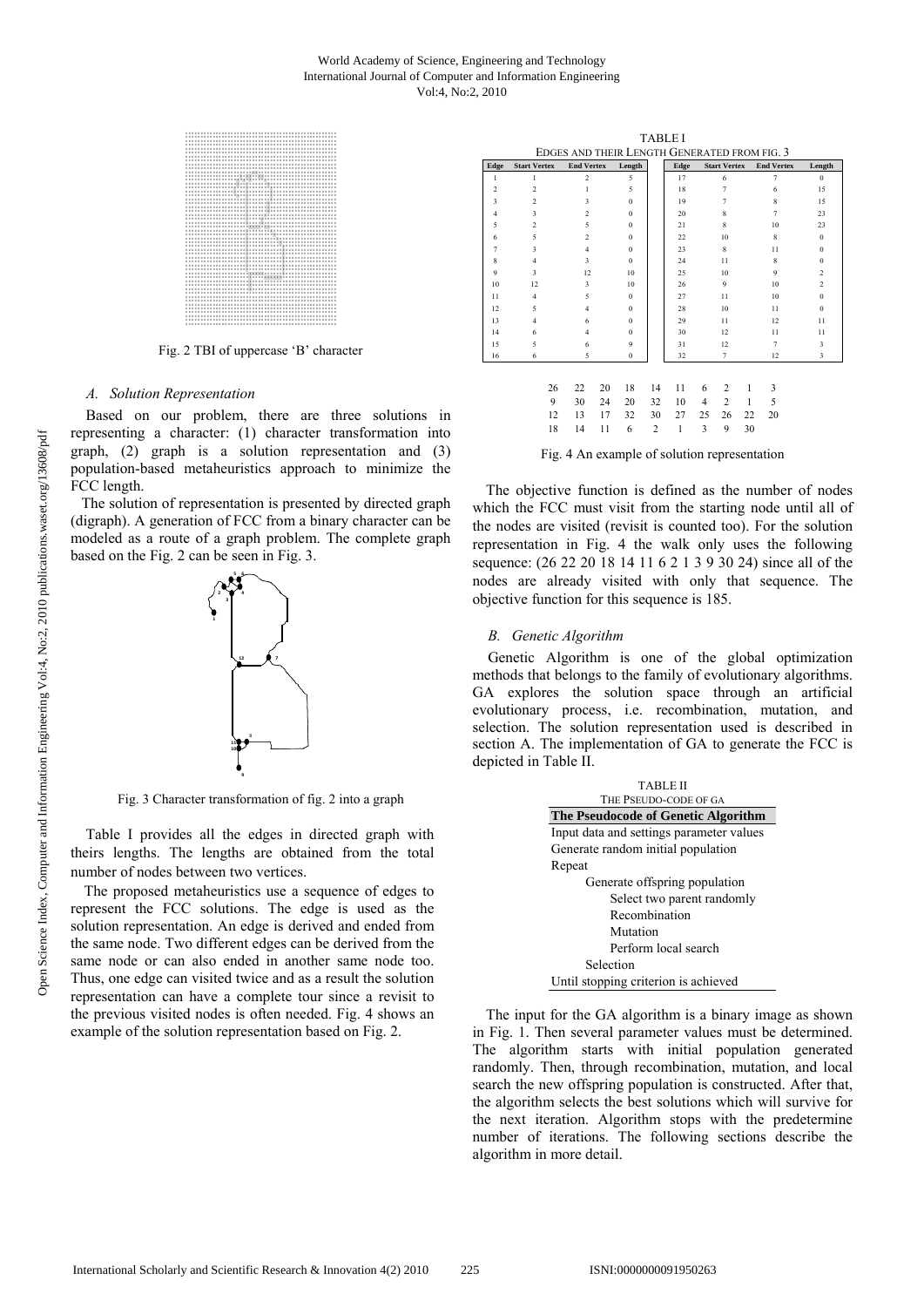# *1. Initialization and Generating Initial Population*

The GA is influenced by its parameter values. They are the maximum number of iterations, number of population (*n*), Mutation Rate  $(\rho)$ , and number of local search. In addition, the input binary image is processed to generate a more efficient data structure to be used in the main GA iterations.

## *2. Recombination*

Recombination process tries to create two off springs solutions which have characteristics combined from previous population. In this GA implementation, two-point cross over is selected as the recombination operator. The illustration for two-point crossover is shown in Fig. 5.



Fig. 5 Two-point crossover illustration

Initially, two-parent solutions are chosen randomly. Then, two points for each parent solutions are selected randomly. These two points are bounded only on the first half of the parent solutions. After that, everything between the two points is swapped between the two parent solutions, producing two offspring solutions. In addition, the swapping process is retained so it does not produce an offspring solution with an edge appear less or more than two times. This happens by discarding an addition of an edge which have appeared two times.

# *3. Mutation*

Following the recombination process, a random number is provoked. If the random number value is less than the mutation rate  $(\frac{1}{2})$ , then the mutation process is performed to the offspring solution. Mutation process rearranges the sequence of an offspring solution randomly between two points. These two points are selected randomly and must be selected in the first half of the offspring solution.

# *4. Local Search*

The offspring solution is improved in the local search process. The local search is chosen randomly from three choices:

- 1. randomly insert an edge to another location
- 2. randomly swap two edges
- 3. randomly rearrange a subset of solution sequence in opposite direction

Then it is performed to the offspring solution and whenever a better solution is obtained, the offspring solution will be updated. Moreover, the local search is iteratively executed for predetermined number of local search.

# *5. Selection*

In the selection process, only *n* best solutions survive to the next iteration. In total, there are 3n solutions (*n* parent solutions and 2*n* offspring solutions). The algorithm sorts the 3*n* solutions by theirs objective function values and then selects *n* best solution as the surviving population.

# *C. ACO*

Ant Colony Optimization (ACO) imitates the behavior of an ant colony in finding the short path to the food source. It constructs ant solutions based on pheromone concentration in each path. The solution representation used is discrete representation is described in section A. The implementation of ACO to generate the FCC is depicted in Table III. In this implementation, the pheromone value  $\tau_{ii}$  represents a tendency to continue the walk from edge *i* to edge *j*. In addition, the pheromone value  $\tau_{0i}$  represents a tendency to start a solution with edge *i.* 

| <b>TABLE III</b><br>THE PSEUDO-CODE OF ACO |  |  |  |  |  |
|--------------------------------------------|--|--|--|--|--|
| The Pseudocode of Ant Colony Optmization   |  |  |  |  |  |
| Input data and setting parameter values    |  |  |  |  |  |
| Repeat                                     |  |  |  |  |  |
| Ant colony construction                    |  |  |  |  |  |
| Apply local search                         |  |  |  |  |  |
| Update pheromone value                     |  |  |  |  |  |
| Until stopping criterion is achieved       |  |  |  |  |  |

 Likewise, the input for the ACO algorithm is a binary image as shown in Fig. 1. Then several parameter values must be determined. The algorithm iterates with three main components: ant solution construction, local search procedures, and pheromone update. The algorithm stops with predetermine number of iterations. In addition, the proposed ACO algorithm keep record about a collection of the best solutions found. The following sections describe the algorithm in more detail.

# *1. Initialization*

The proposed ACO uses several following parameters: maximum number of iterations, number of ants (*n*), Evaporation rate  $(\rho)$  and number of local search. In addition, the input binary image is processed to generate a more efficient data structure to be used in the main ACO iterations.

#### *2. Generate Initial Population*

Initial population is randomly generated. The population consists of *n* solution which takes form of discrete representation. After that, the objective function for every solutions in the population is calculated.

# *3. Construct Ant Solutions*

The algorithm constructs ant solution start from an empty solution. Then, it iteratively adds an edge based on the pheromone values and problem constraints. The problem constraints include an edge must not appear than twice and an edge must have a connection to the previous edge.

#### *4. Local Search*

The next solution is improved in the local search process as described in section B.4.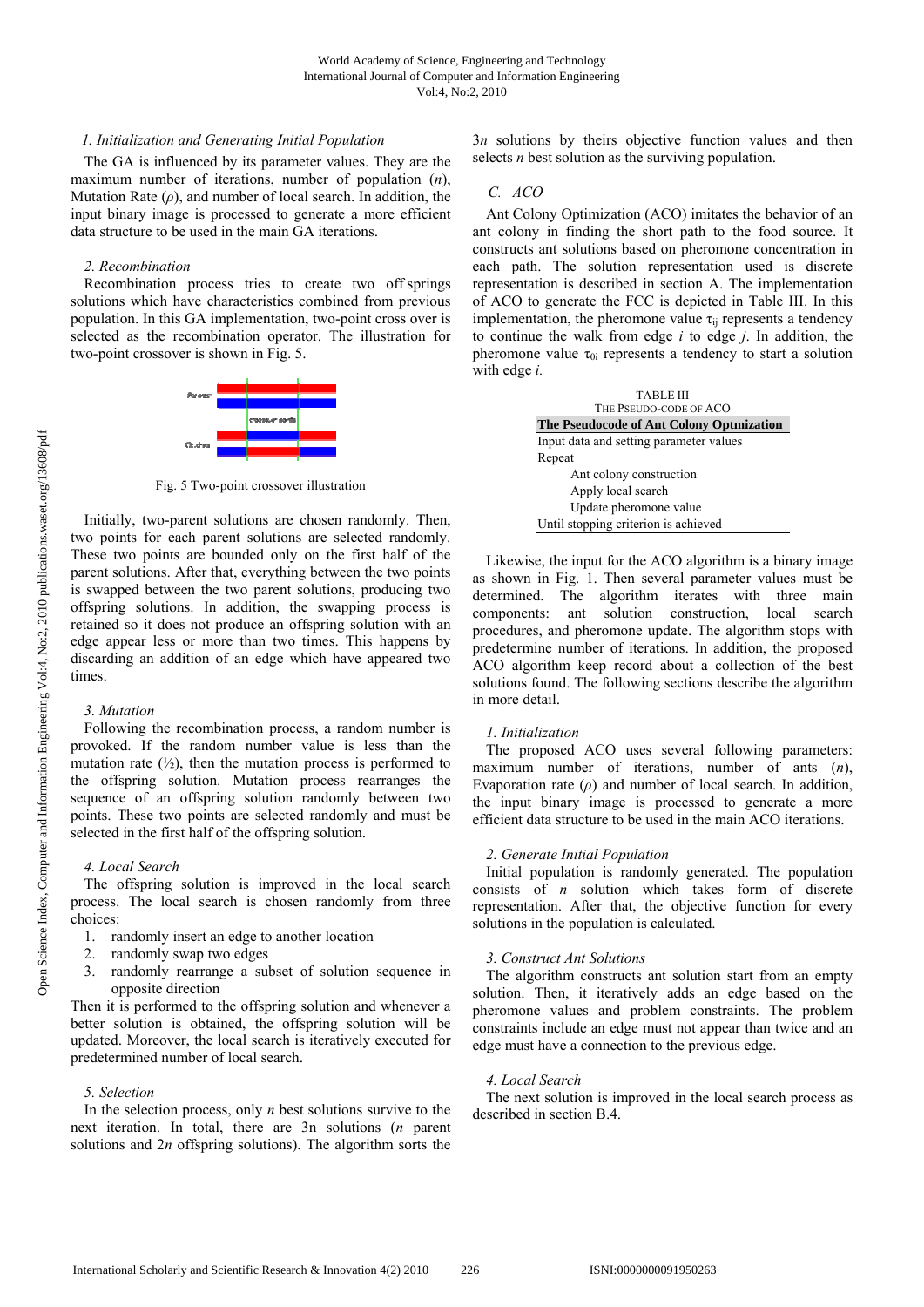# *5. Pheromone Update*

 The pheromone values are updated using all of the ant solution. Equation (1) is represents the update pheromone method.

$$
\tau_{ij} = (1 - \rho) * \tau_{ij} + 1/\sigma f v_k \tag{1}
$$

with of  $v_k$  is an objective function value for ant solution  $k$ 

## IV. PROBLEM DATA AND PARAMETER SETTING

We will evaluate the performance of both methods from metaheuristics approaches. The scope area is isolated handwritten on upper-case English characters. The database used is CEDAR (Center of Excellence for Document Analysis and Recognition) which consists of 126 characters that have been pre-processed to a TBI using the method proposed by [19].

The specification of hardware and software are shown below:

a) Notebook Compaq Presario CQ40

- Memory (RAM) 3GB
- Processor is AMD Turion™X2 Dual Core Mobiles RM-72 2.1GHz
- b) Matlab R2008a (version 7.6)

Parameter values used in the proposed GA are as follow: (1) maximum iteration = 100, (2) population = 100, (3) mutation probability =  $0.3$  and (4) maximum local search =  $10$ . Conversely, for ACO uses the following parameter values such as: (1) maximum iteration = 100, (2) number of ants = 100, (3) evaporation rate  $= 0.3$  and (4) maximum local search = 10. Both of methods uses same values.

#### V. EXPERIMENTAL AND DISCUSSION

Both of the proposed algorithms consist of 10 replications where each replication is 100 FCC solutions for every TBI Table IV shows the comparison for both of the proposed algorithms based on route length and computation time.

TABLE IV COMPARISON BOTH OF THE PROPOSED ALGORITHMS BASED ON ROUTE LENGTH AND COMPUTATION TIME

|  | posed<br>orithm |          | Route Length | <b>Computation Time</b> |       |         |          |
|--|-----------------|----------|--------------|-------------------------|-------|---------|----------|
|  |                 | Best     | Average      | Worst                   | Std.  | Average | Total    |
|  |                 |          |              |                         | Devia |         |          |
|  |                 |          |              |                         | tion  |         |          |
|  | GА              | 2.316.62 | 2.334.37     | 2.349.23                | 11.06 | 152.69  | 54.521.5 |
|  | ιCΟ             | 2.343.32 | 2.354.15     | 2.380.95                | 8.01  | 133.62  | 53.822.2 |

The result shows that the proposed GA performed better than ACO in route length such as best, average, worst but no good result in standard deviation. The better performance of the proposed GA is an impact of solution space through an artificial evolutionary process such as recombination, mutation and selection.

Moreover, the proposed GA is not better than the proposed ACO in term of computation time. For solving the whole thinned binary images, the proposed ACO needs 53,822.2 seconds. Meanwhile the proposed GA needs 54,521.5 seconds.

For future works, other soft computing methods can be explored for instance, particle swarm optimization (PSO), differential evolution (DE) and fuzzy logic.

# VI. CONCLUSION

To sum up, metaheuristics algorithm has been presented namely genetic algorithm and ant colony optimization to generate FCC from handwritten character recognition to a digraph.

Both of the proposed algorithms are for minimizing the length of the FCC. Based on the experiments, both of the proposed algorithms have advantages and disadvantages. The route length of FCC using GA is shorter than ACO. On the contrary, ACO is better in computation time than PSO.

The resulting FCC will become the input to the classification stage. Every feature in chain code is fed to the classifier for recognition. The efficiency of FCC in the representation can be seen by the number of image characters that can be recognized.

#### ACKNOWLEDGMENT

The authors honorably appreciate Ministry of Science, Technology and Innovation (MOSTI) for the eScienceFund grant with VOT number 79369 and Research Management Center (RMC), University of Technology Malaysia (UTM) for the support in making this projects success.

#### **REFERENCES**

- [1] Shi-Fei Ding; Wei-KuanJia; Chun-Yang Su; Zhong-Zhi Shi; Research of pattern feature extraction and selection. Machine Learning and Cybernetics, 2008 International Conference on Volume 1, 12-15 July 2008 Page(s):466 – 471.
- [2] ZhaoqiBian, Xuegong Zhang. Pattern Recognition. 2nd Edition, Tsinghua University Press, Beijing, 2000.
- [3] Jixiang Sun, Modern pattern recognition, Defense University of Science and Technology Publishing House, Changsha, 2002.
- [4] Kunaver, M.; Tasic, J.F.; Image feature extraction an overview. Computer as a Tool, 2005. EUROCON 2005.The International Conference on Volume 1, 21-24 Nov. 2005 Page(s):183 – 186.
- [5] Jähne, Bernd; Digital Image Processing: Concepts, Algorithms, and Scientific Applications. Edition: 6, Published by Springer, 2005.
- [6] Liu, Y.K., Zalik, B.: An efficient chain code with Huffman coding, Pattern Recognition, 38(4), 2005, 553-557.
- [7] Sánchez-Cruz, Hermilo., Bribiesca, Ernesto., Rodríguez-Dagnino, R.M. Efficiency of Chain Codes to Represent Binary Objects. Volume 40, Issue 6, June 2007, Pages 1660-1674.
- [8] Wulandhari. L.A., HaronHabibolah. The Evolution and Trend of Chain Code Scheme. ICGST-GVIP, ISSN 1687-398X, Volume (8), Issue (III), October 2008.
- [9] Freeman. H, Techniques for the Digital Computer Analysis of Chain-Encoded Arbitrary Plane Curves, Proc. Natn. Electron. Conf. 18 (1961) 312-324.
- [10] Freeman H, Computer Processing of Line-Drawing Images, ACM Computing Surveys 6, 1974, 57-97.
- [11] Holland, J.H. (1975). Adaptation in Natural and Artificial Systems. University of Michigan Press, New York.
- [12] Dorigo, M., Di Caro, G.: The ant colony optimization meta-heuristic. In Corne, D., Dorigo, M., Glover, F., eds.: New Ideas in Optimization. McGraw-Hill, London (1999) 11–32.
- [13] M. Dorigo and G. Di Caro, "The Ant Colony Optimization metaheuristic," in New Ideas in Optimization, D. Corne et al., Eds., McGraw Hill, London, UK, pp. 11–32, 1999.
- [14] M. Dorigo, G. Di Caro, and L.M. Gambardella, "Ant algorithms for discrete optimization," Artificial Life, vol. 5, no. 2, pp. 137–172, 1999.
- [15] Dorigo, M., Birattari, M., Stutzle, T., Ant Colony Optimization. IEEE Computational Intelligence Magazine. November 2006.
- [16] Dorigo M (1996) The ant system: optimization by a colony of cooperating agents. IEEE Trans Syst Man Cybern Part B 26:1–13.